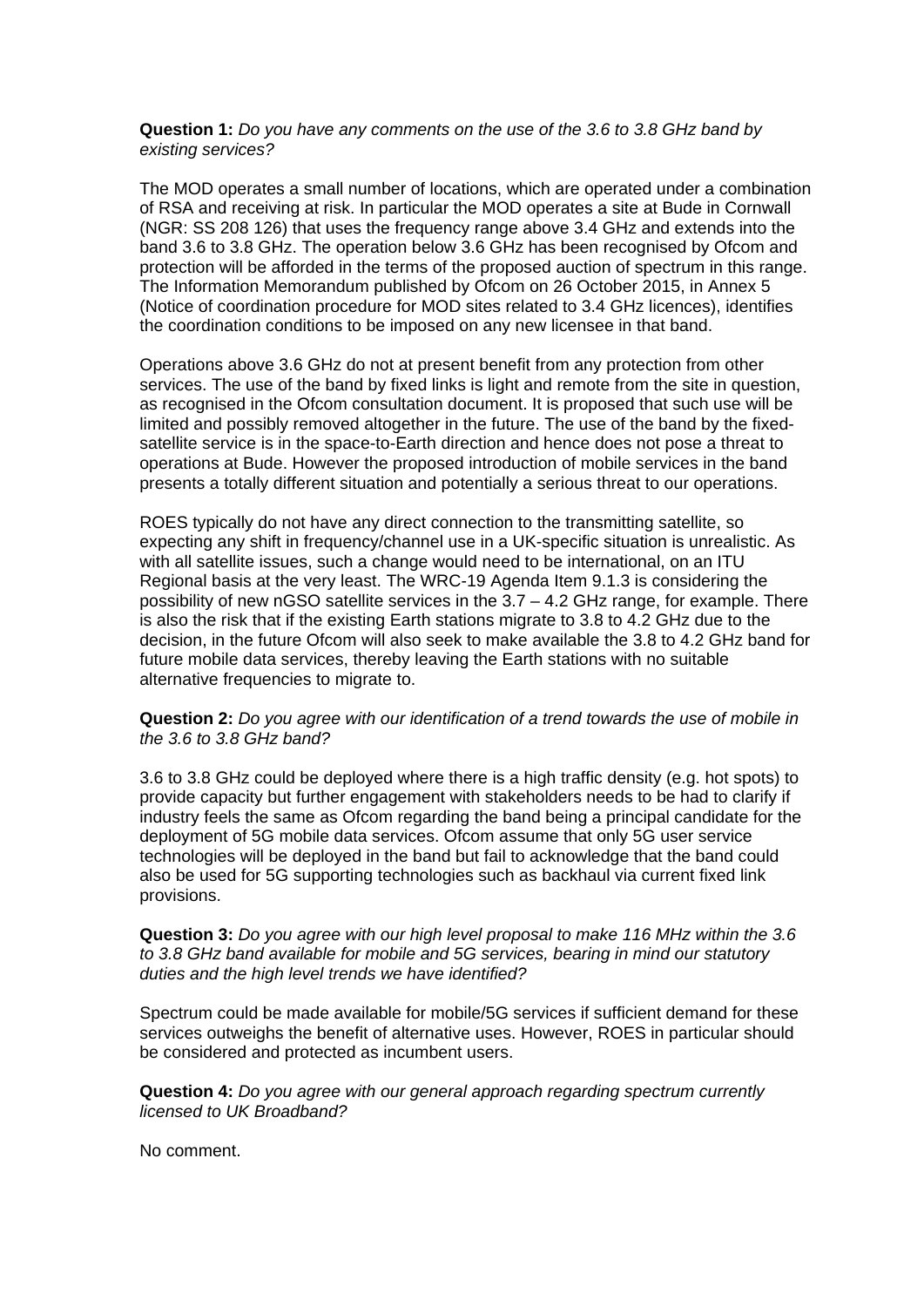**Question 5:** *Do you agree with our assumptions, methodology, and conclusions with regards to potential coexistence between mobile and existing fixed links and satellite earth stations?*

Further technical analysis needs to be carried out in order to determine the size of the areas where potential interference between mobile base stations and satellite Earth stations, and to demonstrate why there is a need to remove these services (or operate them at risk) rather than protect them.

# **Question 6:** *Do you have a view on any of the two options we identified?*

The options presented by Ofcom appear to only be assessed in terms of spectrum availability for 5G, rather than citizen and consumer benefit, and spectrum efficiency. Both options also only consider nationwide licensing for mobile/5G services.

**Question 7:** *Do you have any quantitative evidence on the costs and benefits associated with the options? This include costs for existing users and/or consumers of existing services associated with potential changes, and benefits to UK consumers in gaining access to mobile services in this band.* 

#### Not applicable

**Question 8:** *Do you have any other suggestions that would allow widespread 5G availability using the 3.6 to 3.8 GHz band across the UK while allowing certainty for at*  least some existing users to continue to provide the benefits currently provided by use of *the 3.6 to 3.8 GHz band?*

The existing RSA for ROES approach should be used to permit satellite downlinking to continue in this band, with any other licensee respecting and protecting locations with RSA.

### **Question 9:** *Do you have any comments in relation to these proposals?*

Any changes to the use of this band will require engagement between the MOD and Ofcom to ensure Defence capabilities are not unduly impacted.

The MOD would therefore require as a minimum that protection of the site at Bude be incorporated into the conditions attached to any authorisation of the band 3.6 to 3.8 GHz for mobile services. This could be achieved by extending the coordination procedure already agreed for the band below 3600 MHz, to the band 3.6 to 3.8 GHz. The protection requirement will be needed for the foreseeable future.

We do not consider that such a requirement would have a significant effect on the proposed opening of the band to mobile use. The coordination requirement would only apply in an area up to 25 km from Bude. This area is lightly populated so the impact to